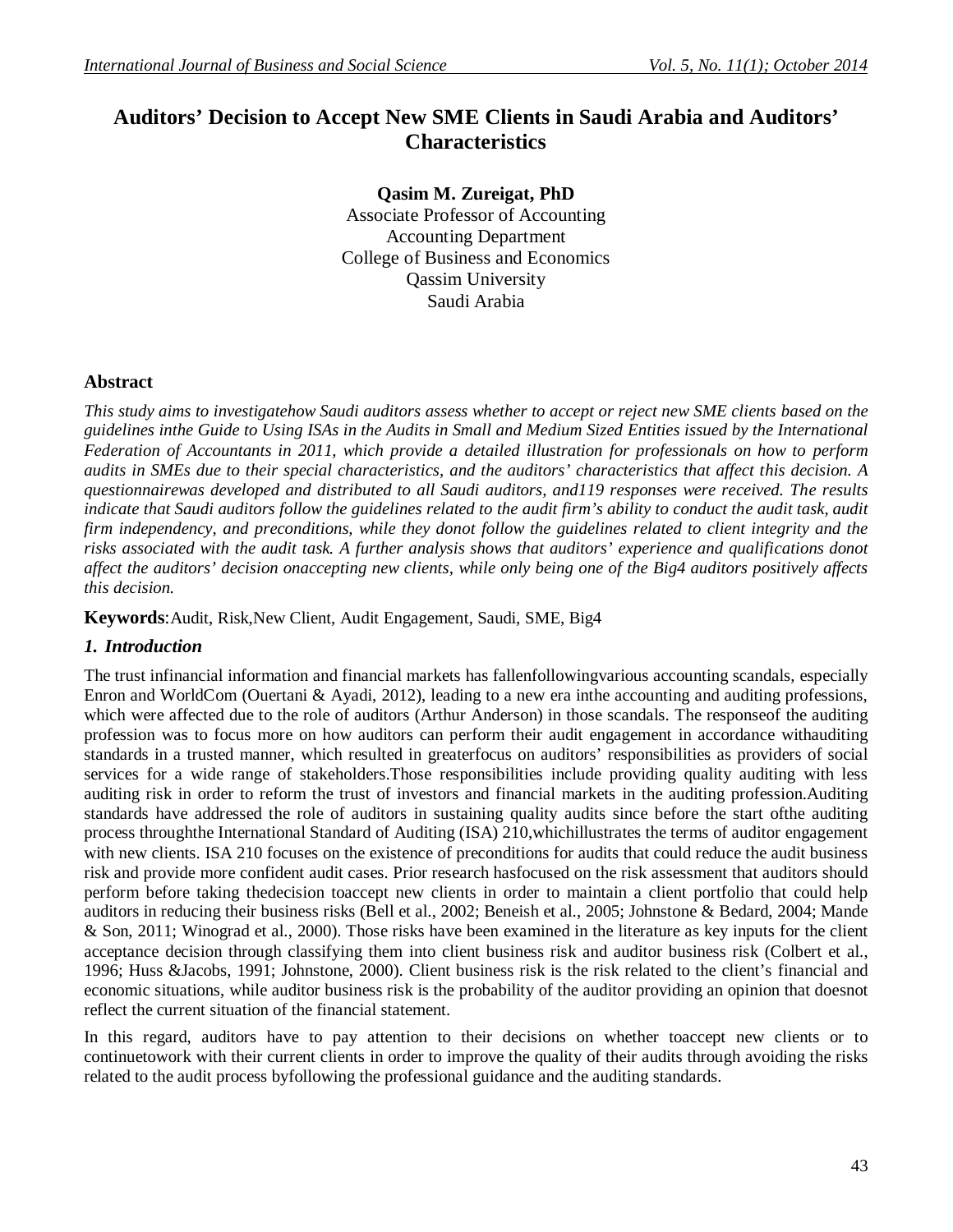In this context, researchers have focused on listed companies to test auditors' decisions onaccepting new clients, while less research has focused on the factors that are related to this decision in small and medium enterprises (SMEs) (Sarapaivanich & Patterson, 2014); indeed, Savanstrom and Sundgren (2012) asserted that the client– auditor relationship is significantly different when the client is a listed company or SME enterprise, which will affect the audit process startingwith theengagement with new clients.

This study explores how auditors decide whether to engage with new SME clientsbasedon the *Guide to Using ISAs in the Audits in Small and Medium Sized Entities* issued by the International Federation of Accountants in 2011, which provides a detailed illustration for professionals on how to perform audits in SMEs due to their special characteristics (IFAC, 2011). Furthermore, this study examinesthe factors that affect auditors' decisions regardingaccepting new clients and continuing to work with their current clients in SMEs as a leading study that empirically tests this issue in the Saudi context.This study contributes to the auditing literature byexploring the inputs to theauditors' decision on accepting new SME clients in an emerging market, namely Saudi Arabia, and byinvestigating the factors that may affect this decision at the time of undertaking theresearch about this issue in the Middle East and North Africa (MENA) region, especially for SME clients. The results of this study are significant for regulators and professional agencies as theyprovideinsights intohow auditors are complying with professional guides and auditing standards.

## *2.The SME Context*

SMEs play a significant role in the Gulf Cooperation Council (GCC) region, including KSA, where it represents a huge percentage of the economy considering that the common definition of an SME is a business with fewer than 250 employees and revenues below US\$68 million (Fisher, 2012). Likeother SMEs, Saudi SMEsare facing difficulties in theiroperations due to the nature of ownership, which is mainly family organizations that are controlled and managed by owners (Sadi & Henderson, 2011). Financing, the business environment, the deficiencies in management skills, less developed information technology, and the market conditions are the main issues that challenge Saudi SMEs (Sadi & Henderson, 2011; Saudi Arabia General Investment Authority, 2004).Those challenges require well-organized financial statements that could reduce the information risk for SMEs and that could be reliable for other financial and managerial decisions, raising the need for quality audits that canbe trusted by the investment and financial society.

However, when considering that most SMEs (especially in developing countries) are managed and controlled by owners whoare unlikely to possess an accounting degree and who face day-to-day pressure, it is unlikely that they have the ability (knowledge and resources) to assess the quality of auditors and many SME owners are not interested in the value of auditing financial statements (Morrissey &Pittaway, 2006), leadingthem to seek tomeet the regulators' requirements only without focusing on the auditing value and quality.However,when considering that professional services need a high degree of continuous interaction between clients and service providers (auditors), the fact of the existence of SME owners who are not interested in quality audits will lead to limitations tothe auditor scope, part of whichwill be in the engagement process. Those limitations may prevent auditors fromobtaining the information needed to takethe decision onaccepting new clients and may affect the focus of this decision, especially when auditors minimize the audit business risk due to their recognition that SMEs' stakeholders are mainly the enterprise owners;as a result, the audit quality will not achievethe desired level and will keep the reliability of financial statements for SMEs under criticism.Therefore, this study focuses on SME clients as they account fora huge population of auditors' clients andare not widely examined in the literature.

#### *3. Literature Review and Hypothesis Development*

Auditors' decision regarding accepting new clients is the first step inthe auditing process that auditors have to implement in line with international auditing standards. The decision onaccepting new clients or continuing towork with current clients is very important as it forms a key factor in determining auditors' ability to perform the audit process efficiently (Johnstone & Bedard, 2003).Audit firms work to reduce their business risk through deciding whether to accept new clients or not (Johnstone, 2000) as it is the first step inreducing the risks and providing quality audits (Ebaid, 2011).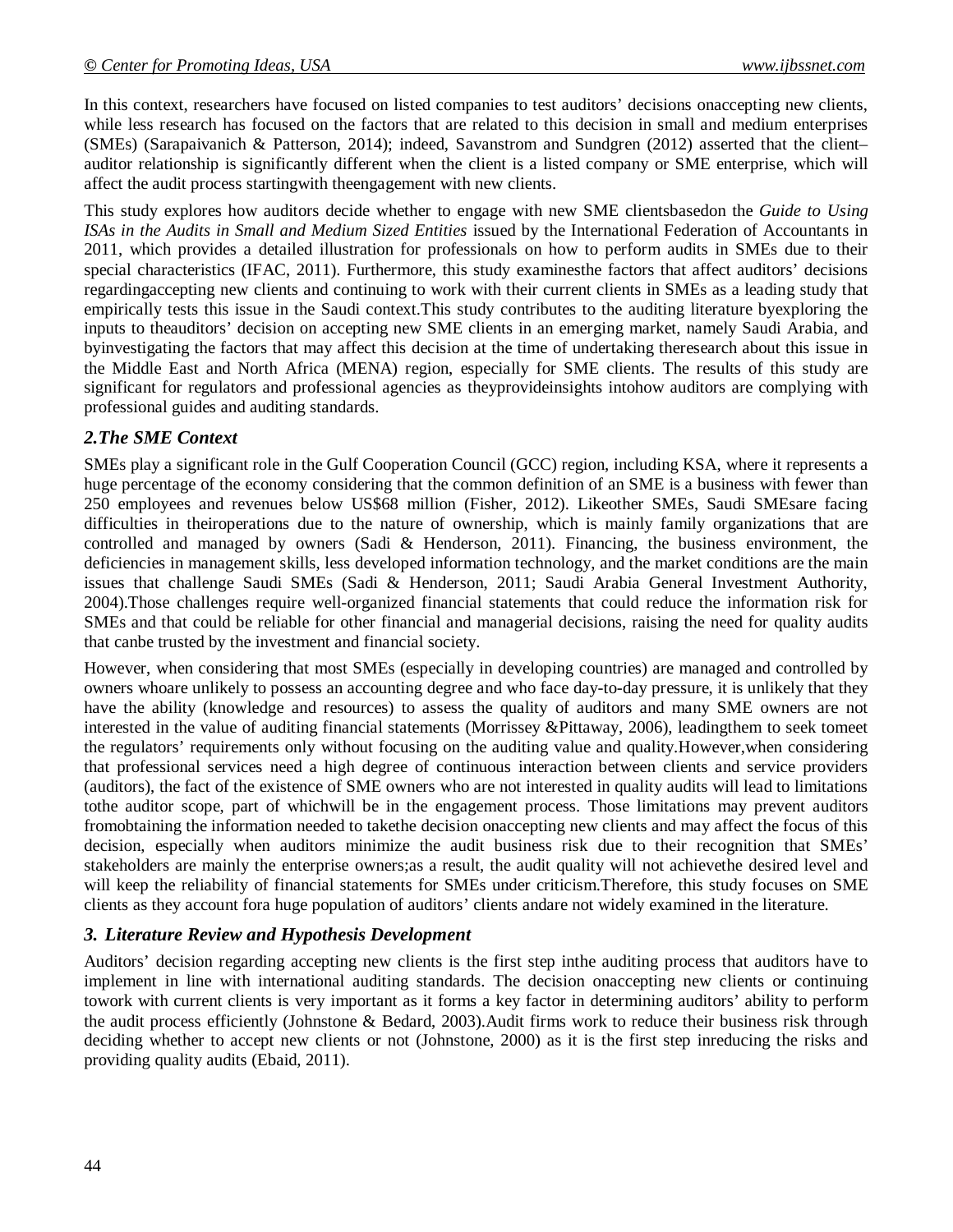The client acceptancedecision is also significantly related to the audit fees, as auditors judge their clients based on audit firm risk and client business risk, taking into account the risk of the loss of the engagement, which may make less acceptable clients more acceptable (Johnstone, 2000), indicating that the auditors' decision onaccepting new clients issubject to the audit firm's approach in selecting clients and doesnot follow a standardized methodology.

Prior research has addressed two general approaches that audit firms followto accept new clients or to continue to work with previous clients:the single client approach and the client portfolio approach,the first of whichfollows the argument that auditors consider only clients' specific characteristics and certainly assess clients'risks individually, while the second approach considers the group of clients whoare engaged with the auditor at the same time (Drira, 2013). Those two approaches have been developed based on research that examined client acceptance decisions and related factors.

In contrast, most of the prior research hasfocused on the rationale behind the client acceptance decision, which is risk reduction, and how auditors assess the risk of new clients. Johnstone (2000) mentioned that little is known about how auditors take the decision onwhether to accept new clients;in his study, he developed and tested a model for the client acceptance decision as a process of risk assessment. He focused on the trade-off between the client's risks and the auditor's risk of losing an engagement and as a result less profit for the audit firm. The results revealed that auditors use clients' risks related to financial viability and internal control and avoid risky clients more than trading between clients' risks and audit fees. Accordingly, auditors are not likely only to take on new clients with zero risk; they assess the risks and accept clients who have acceptable business risks. Johnstone & Bedard (2001) mentioned that audit firms responds to error and fraud risks by implementing planning strategies, like assigning more expert partners, assigning more industry expert partners, applying more tests, and performing additional reviews ofrisky clients.This is also supported by the results of Beaulieu (2001), who argued that the decision onaccepting new clients is related to the auditor's judgment regarding client integrity, which may lead to an increase in the evidence collected and as a result increased audit fees.

The new client acceptance decision has also been examined in terms of the factors that affect this process;Genderon (2001) aimed to examine how auditors make the decision onclient acceptance in Canada based on a field study, and his results show that the process of accepting new clients is largely flexible and affected by many factors, including informal communications between audit firms and clients, the existence of client acceptance policies inaudit firms, and decision aids related to circumstances. The results also addressed differences between audit firms in considering commercialism or professionalism as the driver of the process of accepting new clients.Johnstone (2001) examined the factors related to the client acceptance decision and found that clients' financial position is the most important factor that auditors consider when assessing clients' risks, followed by industry comparisons, long-term planning, and industry competition. He also found that audit risk factors differ based on auditor experience. In addition, he found that themanagement's attitude toward internal control, the relation between the client and the previous auditor, and information about industry growth affect the client acceptance decision.The client–auditor relationship is also evidenced to bea factor that affects client retention;Mande and Son (2011) found that lengthy audit delays reflect high audit risk factors and result in cutting the engagement of those clients because lengthy interaction can be a result of management integrity, internal controls, and financial reporting issues that auditors consider to berisky factors. This is also supported by the results of Sarapaivanich and Patterson's (2014) study, implemented in Thailand, which found that the quality of interpersonal communications between auditors and their clients has a significant impact on the likelihood of reengagement of the audit firm in the future.

Laux and Newman (2010) worked to examine the relationship between auditor liability and client acceptance decisions and found that auditors' liability is the key factor in determining the audit fees, audit quality, and client rejection decision due to the risk associated with this liability. They argued that an increase in litigation friction leads to an increase in the client rejection rate. In a recent study, Drira (2013) investigated and explained the theoretical perspectives that have been presented in the auditing literature on the client acceptance decision. The study highlighted many factors that auditors consider when taking the decision onaccepting new clients or continuing with previous clients based on the client and auditor risk approach as the driver of the formation of theclients' portfolio. He proposed that auditors determine the clients' characteristics before taking this decision based on the trade-off between risk and profitability, leading them to make the continuationdecision more easily than accepting new clients.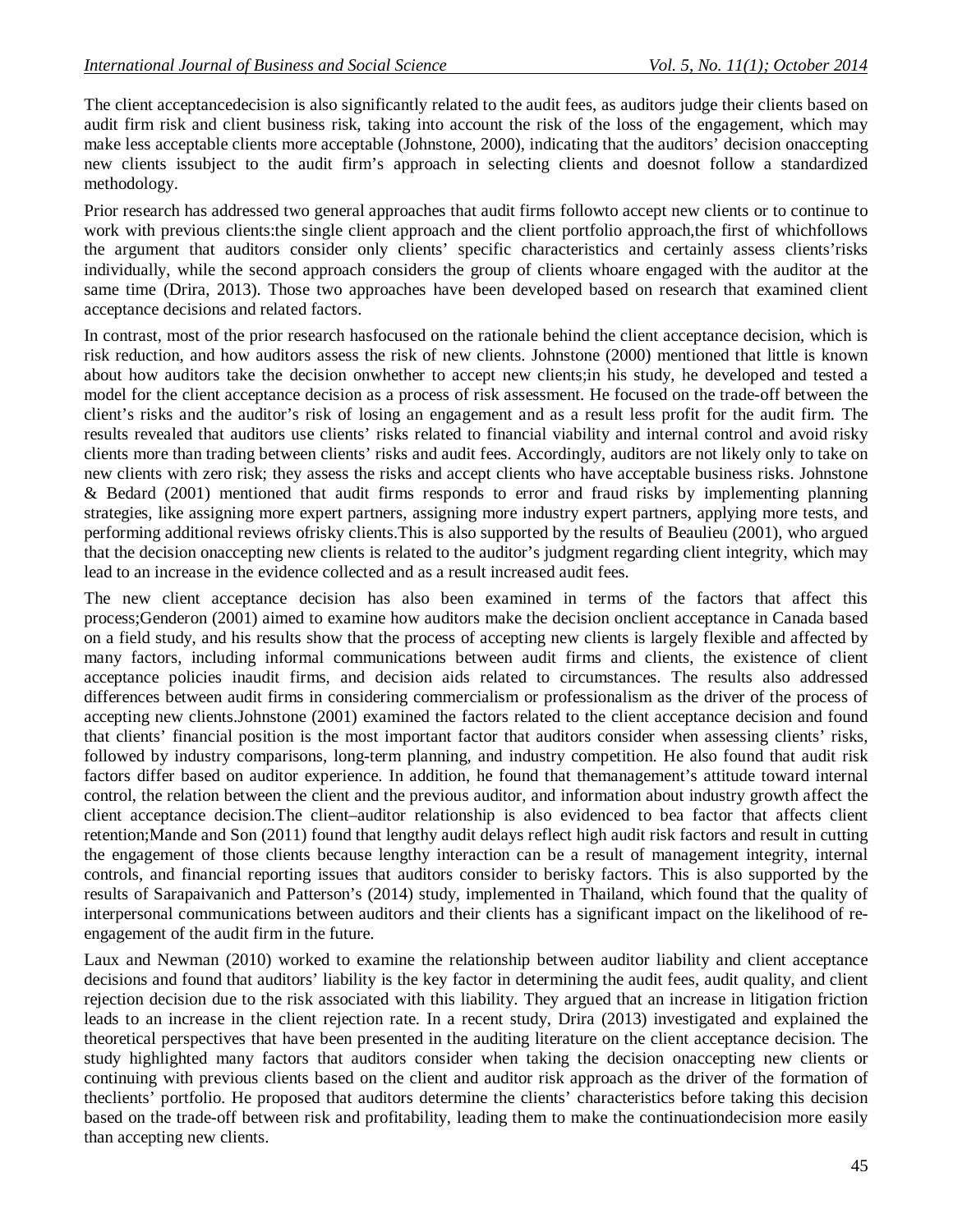Based on this approach, he mentioned that client-specific factors are the first variables that auditors consider for the client acceptance decision, and risk avoidance theory plays a controlling role in this decision. Ouertaniand Ayadi (2012) asserted that the client acceptance decision and the engagement process area complex action. At the same time, this process is not well identified concerningthe manner in whichauditors go through the process and no guidelines are provided in theliterature except in relation to the factors that have been discussed earlier. The current study uses the *Guide to Using ISAs in the Audits in Small and Medium Sized Entities* issued by the International Federation of Accountants in 2011 as a professional guide on best practices that auditors have to follow in the engagement process and when takingthe decision onclient acceptance or rejection, which forms the first hypothesis:

**H1**: Saudi auditors do not follow professional guides when taking the decision onaccepting a new SME client. The literature on theclient acceptance decision has mainly focused on the factors associated with this decision based on the risk and client portfolio approach, which is mainly associated with clients' profitability, resultingin investigating the clients' characteristics that control theirrisks. Meanwhile,few studies have focused on the auditors' characteristics that affect the decision onclient acceptance at atime whenmany researchers have argued that auditors accept clients' risks followingdifferent methodologies and different approaches based on their specific characteristics (Gendron, 2001; Imoniana et al., 2013), leading to different strategies fortaking the decision onaccepting new clients. Intheir study, Amir et al. (2014) investigated whether auditors' personal behavior affects their client's portfolio through exploring the effect of audit partners' personal risk preferences on the decision onaccepting new clients or continuing with existingclients. The study examines whether the financial, governance, and financial reporting risk for clients that are engaged with audit partners with criminal convictions are greater than the risk for clients that are engaged with audit partners with no criminal convictions in Sweden.The results of this study indicate that auditors' personal characteristics affect the audit process, the decisions that auditors take during the auditing process, and the audit pricing. It also found that auditors with criminal convictions are more likely to engage with clients who have greater financial, governance, and financial reporting risks.

This means that auditors' specific characteristics affect the engagement process and the acceptance decision; this is also supported by Ouertani and Ayadi (2012), who found that auditors' experience can be used to affect the engagement relationship and increase the collected evidence for specific clients, resulting in reducing clients' risk, and by Asaew et al. (1994),Johnstone and Bedard (2001), and Ethridge et al. (2011),whoargued that auditors' experience and personal characteristics affect the client acceptance decision through the risk assessment and risk acceptance attitudes ofauditors.To this end, the second and third hypotheses investigate the effect of auditors' personal characteristics,which are experience and qualifications,on the client acceptance decision as follows:

**H2**: Auditors' experience doesnotaffect the process of accepting new SME clients in Saudi. **H3**: Auditors' qualifications don't affect the process of accepting new SME clients in Saudi.

Another approach toauditors' characteristics that hasbeen examined in the literature isto investigatethe effect of audit firms on new client acceptance decisions based on the argument that high-quality audits are delivered by big audit firms (DeAngleo, 1981; Zureigat, 2011). In this context, Gendron (2002) argued that audit firms tend to form some barriers tothe auditors' decision on accepting new clients and this can be noticed based on the audit firm size;at the same time, Lemon et al. (2000) mentioned that big audit firms adopt similar strategies during the process of accepting new clients and Imoniana et al. (2013) argued that big audit firms adopt strategies thatmay differ in the process of accepting new clients but that focus on accepting clients who will not affect the quality of their audits. The fourth hypothesis in the current study aims to investigate the effect of being a big audit firm on the decision concerningthe acceptance ofnew clients:

**H4**: Being an auditor in a Big 4 audit firm doesnot affect the process of accepting new SME clients in Saudi.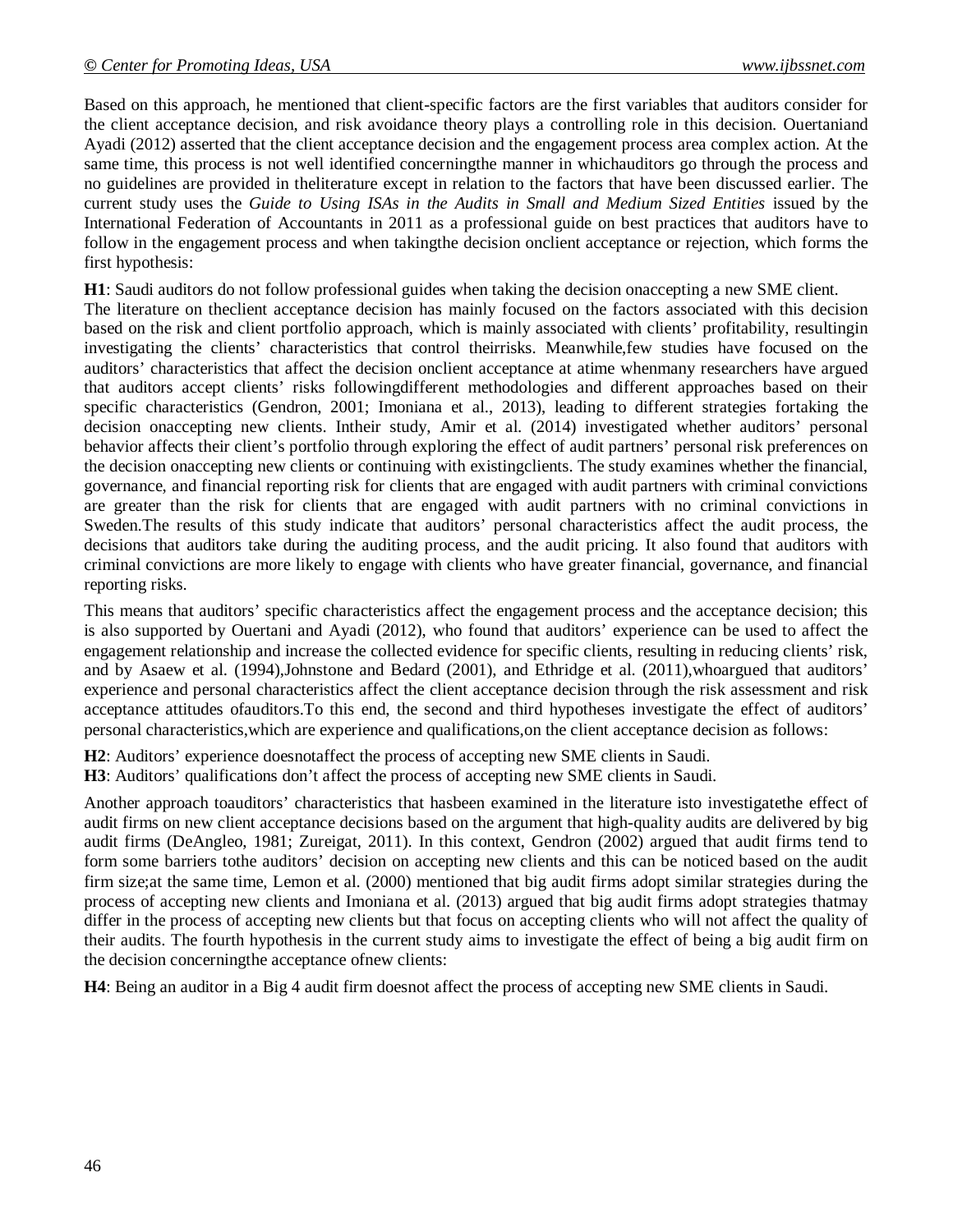## *4. Methodology*

## **4.1. Data Collection**

To obtain the necessarydata, a questionnairewas developed and distributed to Saudi working auditors. The questionnairewas divided into two sections,the first of which was intended to collect the demographic data about the respondingauditors, including data about auditor experience, professional qualifications, and the size of the audit firm (Big 4 or non-Big 4),while the second section was intended to collect data about whether auditors follow the *Guide to Using ISAs in the Audits in Small and Medium Sized Entities* issued by the International Federation of Accountants in 2011 during the process of accepting new SME clients. This section was developed based on the guidelines provided by the mentioned guide,which presents the best practices that auditors have to consider and follow during the engagement process and when taking the decision onaccepting new clients. Considering that the guide provides fiveareas that auditors have to investigate before engaging with a new client, the author followed the guide structure and builtthe questionnairebased on those areas of investigation:does the audit firm have the competence, resources, and time required for the new engagement, is the audit firm independent, are the risks involved acceptable, can the client be trusted, and are the audit preconditions present?The choices forthe respondents'answer werescaled as Yes or No in order to make the answer very clear;0 means that the auditor does not consider the guideline and 1 means that auditor does consider the guideline during the engagement process.

#### **4.2. Sample**

The questionnairewas distributed to all Saudi auditors who publish their contact information on their website or have valid contact information on the database of the Saudi Organization of Certified Public Accountants(SOCPA). A total of 314 questionnaireswere distributed and 119 were collected and deemedvalid for the statistical analysis.

#### **4.3.Variables and Model**

The main variable in the current study is the process that auditors follow during the engagement, which was built based on the guidelines provided by the *Guide to Using ISAs in the Audits in Small and Medium Sized Entities*. This process was indexed based on the results of the questionnaires,in which the answers provided by each auditor were considered as the input concerning whether this auditor follows the guidelines provided by the guide or not. This index was examined to determine how auditors take the decision onaccepting new clients and to test the first hypothesis.

To test the rest of the hypotheses, a regression model was developed as follows:

## **DI = α + β1AE + β2PQ + β3AS +** *e*

where:

**DI**: Decision index calculated based on the results of the questionnaires mentioned above.

**AE**: Auditor experience,whichreflects the experience years for auditors in the auditing profession.

**PQ**: Professional qualifications,which reflect auditors' professional qualifications. For this variable, the professional qualifications variable wasgiven 0 if the auditor has only the Saudi professional certificate,which is issued by the Saudi Organization of Certified Public Accountants(SOCPA) because it is a mandatory requirement for any auditor in Saudi, while if the auditor has other recognized professional certificates, like CPA, the variablewas marked as 1.

**AS**: Auditor size,whichreflects the size of the audit firm that the respondingauditor worksfor;this variable wasmarked as 1 if the audit firm is one of the big 4audit firms and 0 otherwise.

## *5. Analysis and Results*

The characteristics of the sample are presented in table 1, which provides the frequencies for the sample respondents' characteristics regarding their years of experience andqualifications and whether theywork forBig 4 audit firms or not. The numbers highlight that the study sample is mixed and represents a good degree of diversity regarding those variables; more than half of the sample have more than 5 years of experience in auditing, 47% of them have other professional certificates in addition to SOCPA, and at the time of the questionnaire 60% of the respondentswere working forone of the Big4 audit firms.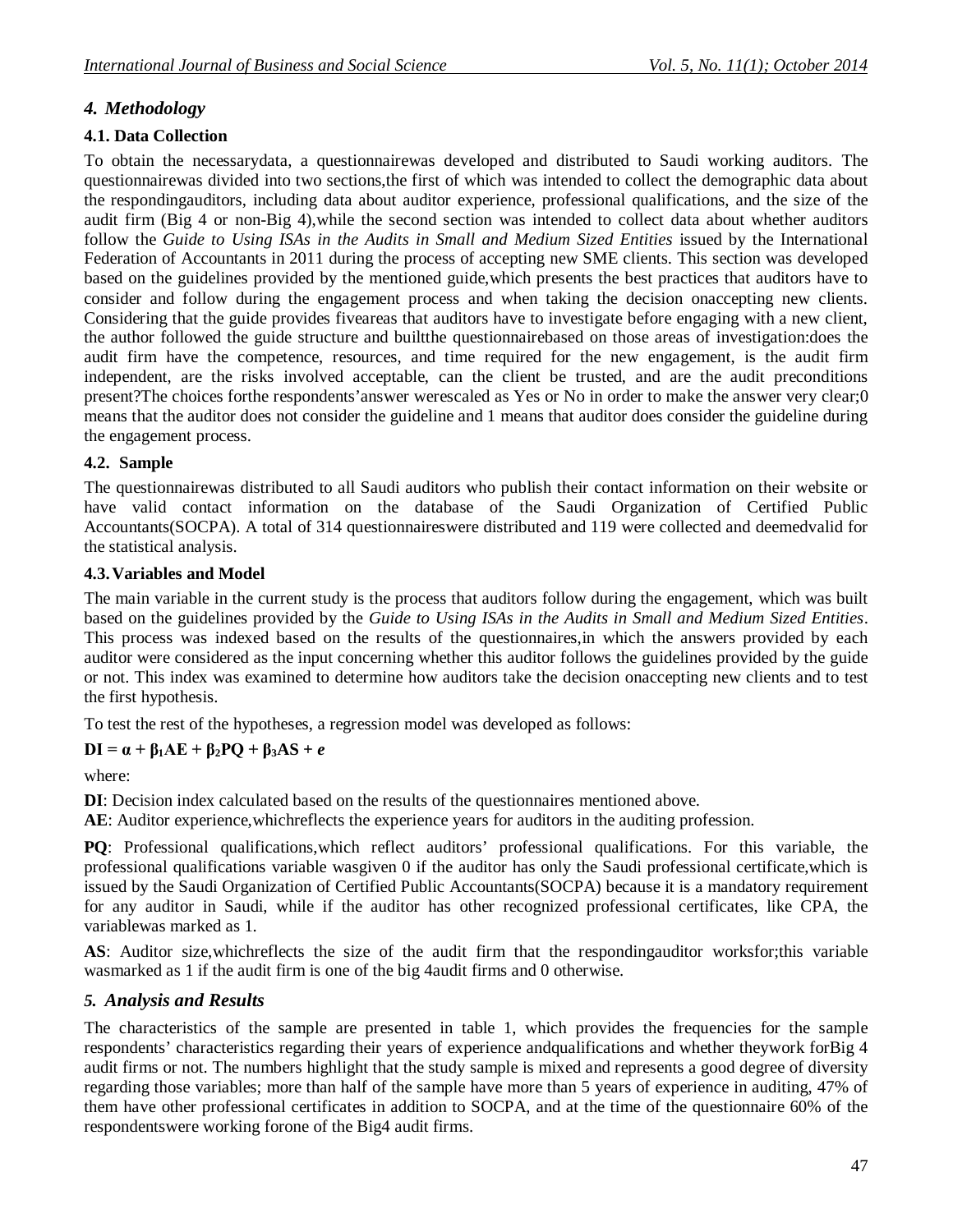Those characteristics provide a good indicator that the sample is appropriateto answer the questionnaireand their responses can be relied on to achieve the study objectives. The experience, qualifications, and quality of the audit firm (measured by whether the audit firm is a Big 4 firm or not) will enhance the results of the questionnaireand provide more objective responses.

| $\sim$ wore in the contract of the contract of the contract of the contract of the contract of the contract of the contract of the contract of the contract of the contract of the contract of the contract of the contract of |                         |                                     |  |
|--------------------------------------------------------------------------------------------------------------------------------------------------------------------------------------------------------------------------------|-------------------------|-------------------------------------|--|
| <b>Experience</b>                                                                                                                                                                                                              | Less than 5 years       | More than 5 Years                   |  |
| Percentage                                                                                                                                                                                                                     | 41%                     | 59%                                 |  |
| Frequency                                                                                                                                                                                                                      | 49                      | 70                                  |  |
| <b>Qualifications</b>                                                                                                                                                                                                          | <b>SOCPA Only</b>       | <b>SOCPA and Other Certificates</b> |  |
| Percentage                                                                                                                                                                                                                     | 53%                     | 47%                                 |  |
| Frequency                                                                                                                                                                                                                      | 53                      | 56                                  |  |
| <b>Big4 Auditors</b>                                                                                                                                                                                                           | <b>Big 4 Audit Firm</b> | <b>Non-Big 4 Audit Firm</b>         |  |
| Percentage                                                                                                                                                                                                                     | 60%                     | 40%                                 |  |
| Frequency                                                                                                                                                                                                                      | 71                      | 48                                  |  |

|  | <b>Table 1: Characteristics of the Sample</b> |  |
|--|-----------------------------------------------|--|
|--|-----------------------------------------------|--|

The process of starting the new engagement process and accepting new clients was observed throughout the rest of the questionnairein order to investigate whether or not Saudi auditors follow the professional guidelines that are provided by the *Guide to Using ISAs in the Audits in Small and Medium Sized Entities* and to test the study's hypotheses. The reliability test was run before testing the data and the results of Cron =bach's alpha support the reliability of the test,being 72%. The data related to the guide'scomponents (fiveareas of investigations) weretested to explore the nature of the auditors' engagement process and the areas of concentration for Saudi auditors. Table 2 presents the descriptive statistics for those areas.

#### **Table 2: Descriptive Statistics**

|                         |     | Mean | <b>Std Deviation</b> |
|-------------------------|-----|------|----------------------|
| Ability                 | 119 | 0.87 | 0.18                 |
| Independency            | 119 | 0.67 | 0.33                 |
| <b>Risk</b>             | 119 | 0.49 | 0.41                 |
| <b>Client Integrity</b> | 119 | 0.39 | 0.42                 |
| Preconditions           | 119 | 0.75 | 0.26                 |
| All the Guide           | 119 | 0.64 | 0.23                 |

Table 2 presents the means for the answers of the sample tothe questions;taking into account that answers were marked as 1 if the auditor follows the guideline and 0 if not, the averages of the answers are fairlydifferent. The mean for the answers concerningall the guidelines is 0.64, which indicates that auditors follow the guidelines, but when focusing on the areas that the guide provides, we find that auditors donot follow the guide in certain areas;the means of the answers related to the ability of the audit firm to perform the new engagement, the independency of the audit firm, and the preconditions are more than 0.50, indicating that Saudi auditors consider those areas during the process of new engagement and when taking the decision onaccepting new clients. Meanwhile,the means of the answers related to the risk area and client integrity are less than 0.50, which indicates that auditors in Saudi donot consider those factors when accepting new clients. To besure about those results, a one-sample T test was run in order to test statistically whether auditors follow the guide or not;table 3 provides the results.

|                         | <b>Table 3: One-Sample Test</b> |     |           |
|-------------------------|---------------------------------|-----|-----------|
| <b>Test Value 0.5</b>   |                                 |     |           |
|                         |                                 | df  | $p$ value |
|                         |                                 |     |           |
| Ability                 | 22.274                          | 118 | 0.000     |
| Independency            | 5.708                           | 118 | 0.000     |
| Risk                    | 0.087                           | 118 | 0.931     |
| <b>Client Integrity</b> | $-2.891$                        | 118 | 0.005     |
| Preconditions           | 10.540                          | 118 | 0.000     |
| All the Guide           | 6.549                           | 118 | 0.000     |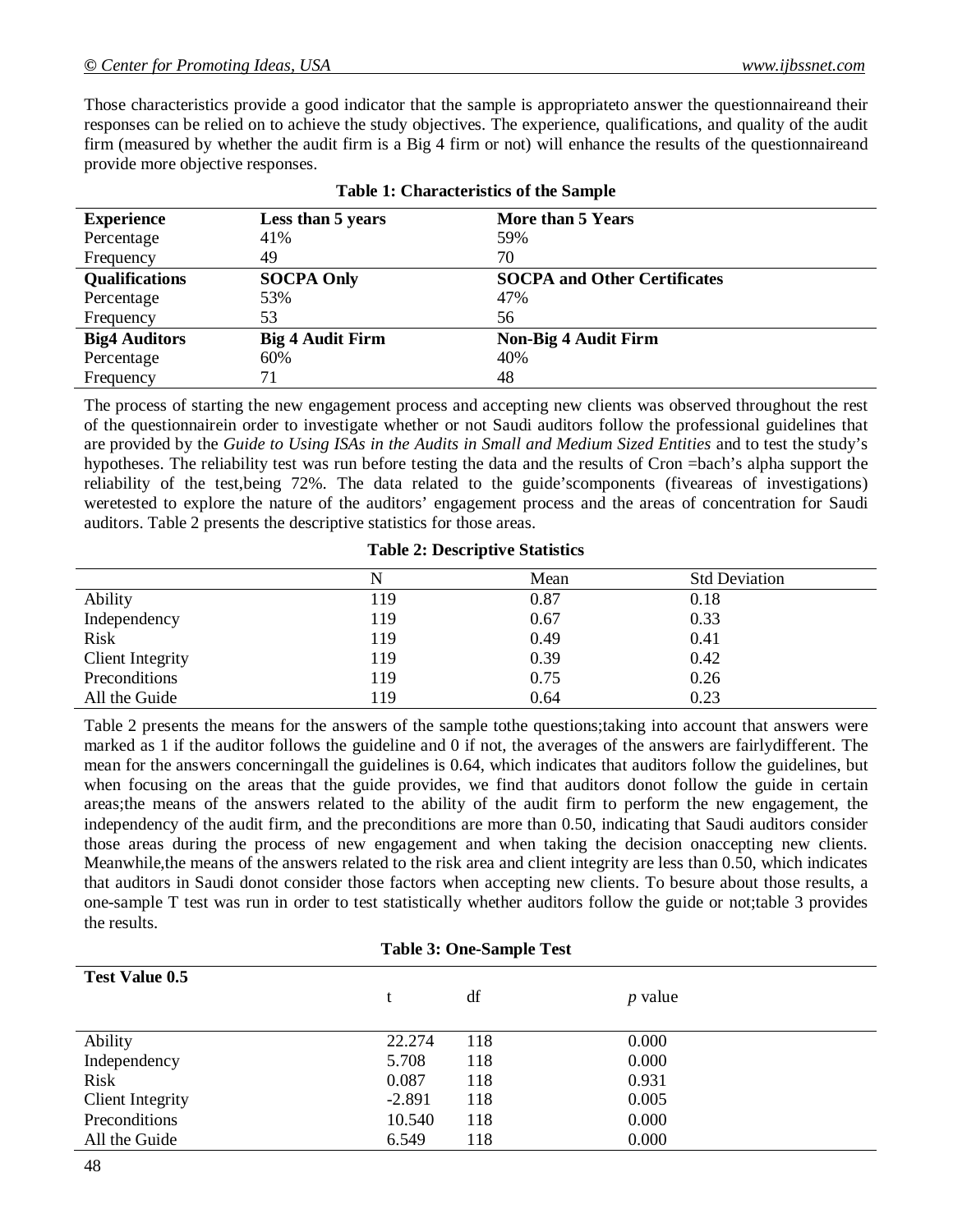The results presented in table 3 indicate that Saudi auditors follow the guidelines provided by the *Guide to Using ISAs in the Audits in Small and Medium Sized Entities* as the T value for the variable All the Guide is 6.549 at the *p* value = 0, which means that the answers of the auditors show that they tend to follow the guide, leading to the rejection of the first null hypothesis.However,when considering the areas that the guide provides as the main areas of inquiry that auditors have to investigate before engaging with a new client, it can be noticed that Saudi auditors follow the guidelines in three areas,whichare the ability of the audit firm to perform the audit task, the independency of the audit firm, and the preconditions that may raise during the engagement process; the  $p$  value  $=$ 0 for those three variables when the T values are positive for all of them. However, the results clearly show that Saudi auditors donot consider the risk of the audit process and the client integrity when going throughthe process of accepting new clients,asthe T value for the risk area is  $0.087$  at the  $p$  value = 0.931, which indicates that there is no agreement by auditors regarding this main area of inquiry, and the T value for the client integrity area is - 2.891, which indicates that Saudi auditors clearly do not follow the guidelines related to client integrity.

Such results provide a mix of conclusions about the areas of interest for Saudi auditors during the engagement process, especially sincethe results show that two main areas of focus (risk and client integrity) donot affect the process of taking the decision onaccepting new clients. This could be explained bySaudi auditors focusing on areas that are regulated by the profession (ability, independency, and preconditions), while they donot focus on the professional areas that maintain the quality of the audit. Those results, which are not in line with the literature in this area, could be explained bythe weak professional market in Saudi,whichis a closed market because only Saudi professionals can establish audit firms, which leads to the eliminationof the quality competition.

To obtain the regression model results, a normality test was conducted usingthe one-sample Kolmogorov– Smirnov testin order to avoid statistical problems. The results of this test indicate a normal distribution for the regression variables where the *p* value is less than 0.05.

Table 4 presents the  $R^2$  statistics, which reveal that the independent variables explain60% of the variance in auditors' behavior during the process of engagement with new clients, and the F value for the model is 57 when the*p* value is 0, which indicates the relevanceof the model.

|       |          | __                 |                                      |               |
|-------|----------|--------------------|--------------------------------------|---------------|
| Model | ┒∠       | T<br>111 $ct$ $AC$ |                                      | $\sim$<br>⊻ا⊂ |
|       | 'nr<br>ັ | 580<br>J.JO.       | $\sim$ $\sim$ $\sim$<br>--<br>ں رے . | 0.000         |

**Table 4: Model Summary and ANOVA**

In addition, the results of the regression model that are presented in table 5 indicate that there is no significant relationship between theyears of experience and the process that Saudi auditors follow during the acceptance of new clients;the T value =  $-0.454$  and is not significant at the  $p \le 0.01$  level and is opposite to the expected direction,leading to the acceptance of the second null hypothesis. The same result is found between the qualifications of the auditors and the process that they follow during new engagements, where the T value  $= 1.653$ and is not significant at the  $p \le 0.01$  level and is also opposite to the expected direction, leading to the acceptance of the third null hypothesis as well.

| <b>Table 5: Results of the Regression Model</b> |  |  |  |
|-------------------------------------------------|--|--|--|
|-------------------------------------------------|--|--|--|

|                | Beta     | T Value  | P Value |
|----------------|----------|----------|---------|
| (Constant)     |          | 8.513    | 0.000   |
| Experience     | $-0.036$ | $-0.454$ | 0.651   |
| Qualifications | .131     | 1.653    | 0.101   |
| Big 4          | 0.871    | 10.382   | 0.000   |

The results of the thirdhypothesis,which investigates the effect of whether the auditor is one of the Big 4 audit firms on the process of accepting new clients,is also shownin table5; theT value for the audit firm sizeis 10.382 and significant at *p*≤ 0.05. This result supports the quality of Big 4 audit firms inthe Saudi context and reveals that there is a significant positive relation between Big 4 audit firms as quality auditors and the nature of the process that Saudi auditors follow during the acceptance of new clients.This result leads to the rejection of the fourth null hypothesis and the conclusionthat being an auditor in a Big 4 audit firm affects the process of accepting new SME clients in Saudi. This result is consistent with the literature (DeAngleo, 1981; Imoniana et al., 2013).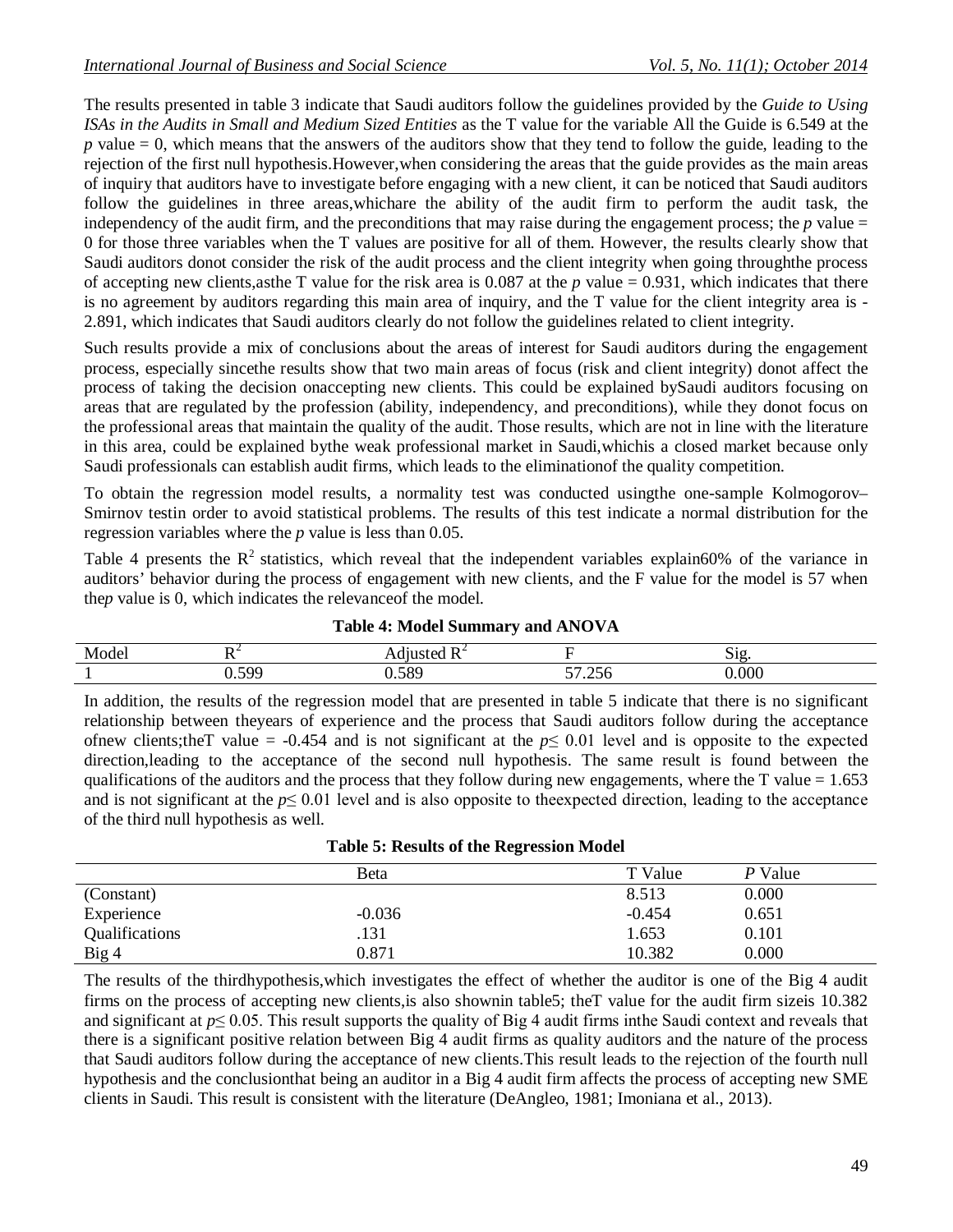## *6.Conclusion*

The decision onaccepting new clients through new audit engagements is crucial for all auditors as it determines the future of the audit process and the results that auditors will achieve based on the client–auditor relationship and the risk factors (Johnstone & Bedard, 2004; Mande & Son, 2011). The literature has focusedon the risks associated with new engagement as the main input for auditors while taking this important decision and divided those risk into client-related risks and audit risk. Most of the literature has focused on auditor behavior, especially when engaging with clients from listed companies, and the factors that affect this process. The current study aims to explorehow Saudi auditors decide whether to engage with new SME clientsbasedon the guidelines provided by the *Guide to Using ISAs in the Audits in Small and Medium Sized Entities* issued by the International Federation of Accountants in 2011 and then to assess auditors' characteristics that affect theirdecision onaccepting new clients. In addition, the study focuses on the auditors'decision whenengaging with only SME enterprises.

A questionnairewas developed and distributed to Saudi auditors to collect the necessarydata. The results indicate that Saudi auditors follow the guidelines provided by the *Guide to Using ISAs in the Audits in Small and Medium Sized Entities* in general, while a further analysis shows that Saudi auditors follow the guidelines related to the audit firm's ability to perform the audit task, the independency of the audit firm and auditor, and the preconditions that may arise,while they donot follow the guidelines related to clients' integrity and the risk associated with the audit task. Such results provide evidence of less professionalism inthe Saudi audit market. Furthermore, the results of the regression model show that auditors' experience and qualifications donot affect their decision onaccepting new clients, while only the nature of the audit firm as a Big4 or non-Big4 auditor positively affects this decision, providing new evidence that Big4 audit firms provide more quality audits than non-Big 4 audit firms.

## *References*

- Amir, E., Kallunki, J. P., & Nilsson, H. (2014).The association between individual audit partners' risk preferences and the composition of their client portfolios. Review of Accounting Studies, 19(1), 103-133.
- Asare, S., Hackenbrack, K., &Knechel, W. R. (1994).Client acceptance and continuation decisions.In Proceedings of the 1994 Deloitte &Touche/University of Kansas Symposium on Auditing Problems. (pp. 163-178).
- Beaulieu, P. R. (2001). The effects of judgments of new clients' integrity upon risk judgments, audit evidence, and fees. Auditing: A Journal of Practice & Theory, 20(2), 85-99.
- Bell, T. B., Bedard, J. C., Johnstone, K. M., & Smith, E. F. (2002).KRiskSM: A computerized decision aid for client acceptance and continuance risk assessments. Auditing: A Journal of Practice & Theory, 21(2), 97- 113.
- Beneish, M. D., Hopkins, P. E., Jansen, I. P., & Martin, R. D. (2005). Do auditor resignations reduce uncertainty about the quality of firms' financial reporting?. Journal of Accounting and Public Policy, 24(5), 357-390.
- Colbert, J. L., Luehlfing, M. S., & Alderman, C. W. (1996).Engagement Risk.The CPA Journal. 66(March), 54- 56.
- DeAngelo, L. E. (1981). Auditor size and audit quality. Journal of accounting and economics, 3(3), 183-199.
- Drira, M. (2013).Toward a general theory of client acceptance and continuance decisions. Journal of Comparative International Management, 16(1), 37.
- Ebaid, I. E. S. (2011). Corporate governance practices and auditor's client acceptance decision: empirical evidence from Egypt. Corporate Governance,11(2), 171-183.
- Ethridge, J. R., Marsh, T., &Revelt, B. (2011). Engagement risk: Perceptions and strategies from audit partners. Journal of Business & Economics Research (JBER), 5(4), 25-32.
- Fisher, O. (2012). Small and medium-sized enterprises and risk in the Gulf cooperation council countries: managing risk and boosting profit. Retrieved January 22nd.
- Gendron, Y. (2001). The Difficult Client‐Acceptance Decision in Canadian Audit Firms: A Field Investigation\*. Contemporary Accounting Research, 18(2), 283-310.
- Huss, H. F., & Jacobs, F. A. (1991). Risk containment: Exploring auditor decisions in the engagement process. Auditing: A Journal of Practice & Theory,10(2), 16-32.
- IFAC (2011). Guide to Using ISAs in the Audits in Small and Medium Sized Entities: Practical Guidance. International Federation of Accountants.Vol.2. Third Edition.